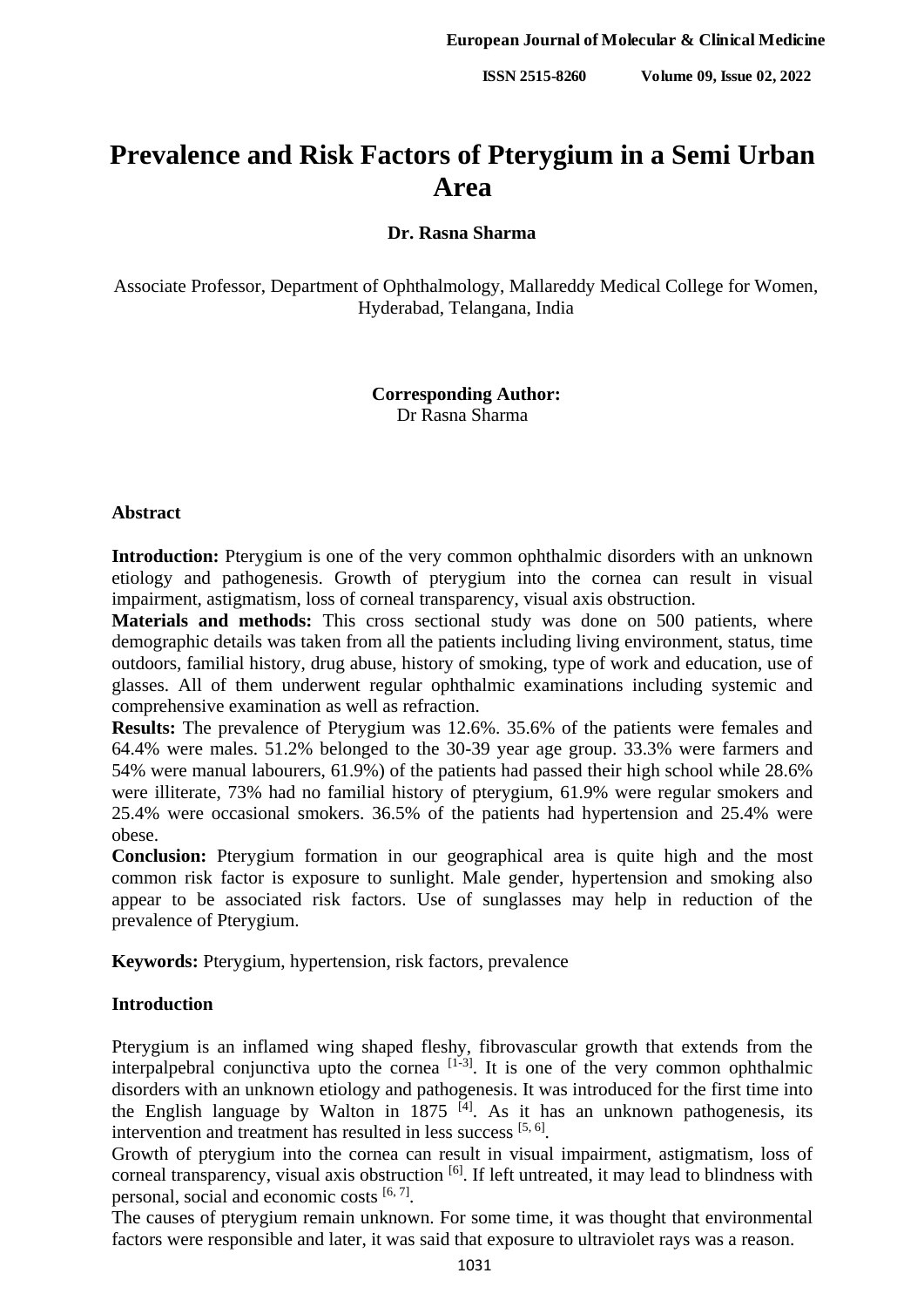Since most of the times, the pterygia is concentrated on the nasal nimbus, it is proposed that the reason is the reflected sunlight which is focused at this point  $[8-10]$ .

The prevalence of pterygium is reported to range from  $0.3\%$  to 37.1% in different studies [6, <sup>11-13]</sup>. Since it may be associated with exposure to UV light, it is more common in the tropical countries, closer to the equator, where the people are more outdoors  $[14]$ .

In this study, we tried to determine the prevalence of pterygium and its associated risk factors among the patients attending our department.

#### **Materials and Methods**

This cross sectional study was done in department of Ophthalmology at Malla reddy medical college for women during the period from May 2020-Jan 2022. A total of 500 patients above 18 years of age, attending our department were selected using systematic random sampling method and were included into the study. Prior to the inclusion, the nature of the study was explained thoroughly to the patients and informed consent was taken from them. Patients with ocular illness or damage were excluded from the study.

Demographic details was taken from all the patients including living environment, status, time outdoors, familial history, drug abuse, history of smoking, type of work and education, use of glasses. All of them underwent regular ophthalmic examinations including systemic and comprehensive examination as well as refraction. Dry eye and its severity if present was identified and graded.

## **Results**

Out of 500 patients included in the study, 178 (35.6%) were females and 322 (64.4%) were males (Fig: 1)



**Fig 1:** Age wise distribution of the patients

Most of the patient's i.e. 256 (51.2%) belonged to the 30-39 year age group, while 91 (18.2%) belonged to 18-29 year age group. 79 (15.8%) of the patients were between 40-49 years (Fig: 2).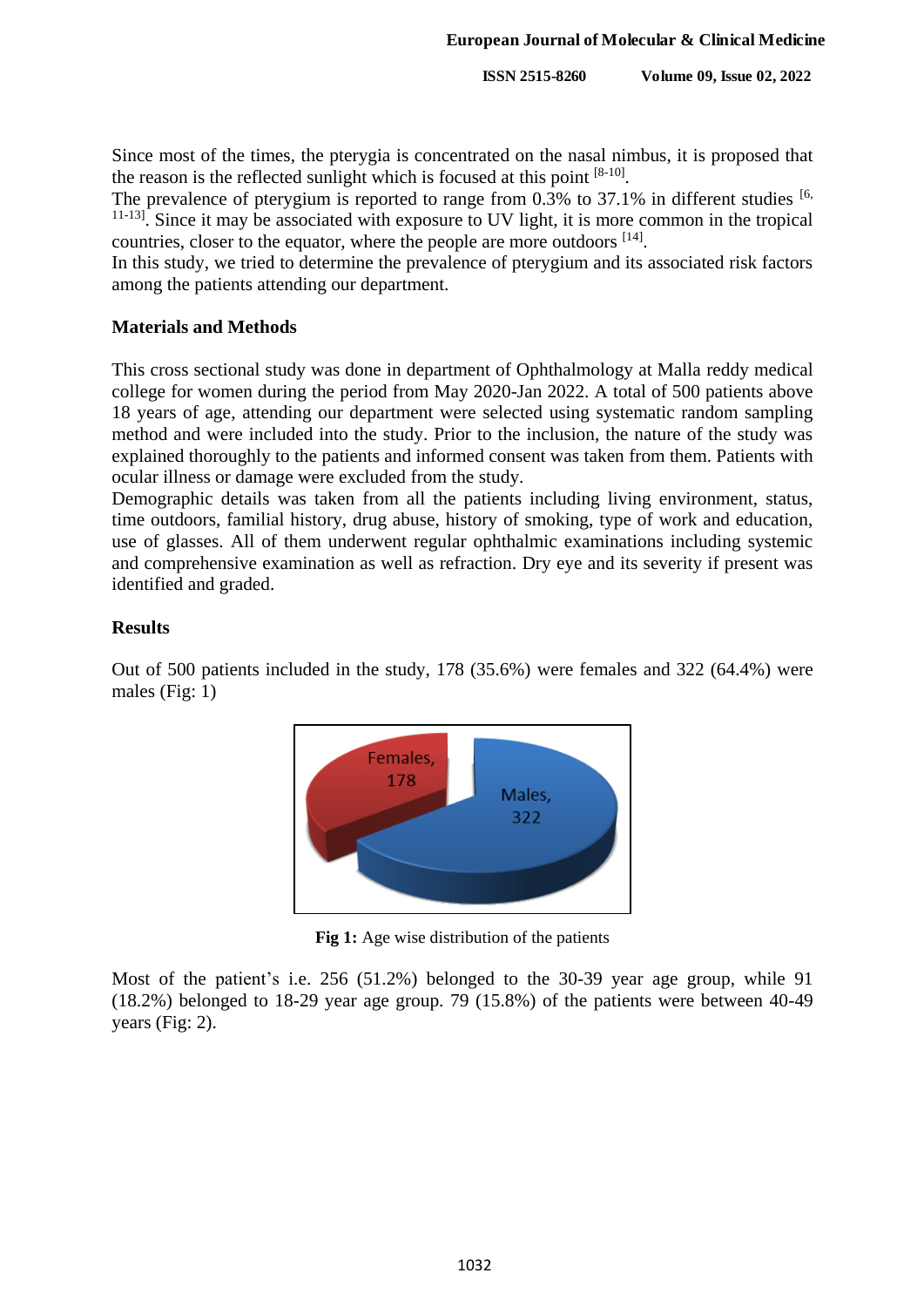

**Fig 2:** Age wise distribution of the patients

The incidence of pterygium among the patients attending our hospital was 63 out of 500 (12.6%) (Fig: 3). Out of this 41(65.1%) were males and 22 (34.9%) were females



**Fig 3:** Incidence of Pterygium

Out of 500 patients, 157 (31.4%) were farmers, 105 (21%) were manual labourers, 47, (9.4%) were housewives, 37 (7.4%) were in sales. 19 (3.8%) of the patients were students. 215 (43%) had passed their  $10^{th}$  standard, while 29 (5.8%) were graduates. 156 (31.2%) were illiterates. 151 (30.2%) of the patients were regular smokers while 120 (24%) were occasional smokers. 129 (25.8%) were nonsmokers.

Out of the 63 patients with pterygium, 21 (33.3%) were farmers, 34 (54%) were manual labourers, 3 (4.8%) were in sales. 1 (1.6%) was a student. 39 (61.9%) of the patients had passed their high school while 18 (28.6%) were illiterate. 46 (73%) had no familial history of pterygium, while 17 (27%) of them had a family member who also suffered from the condition. 39 (61.9%) were regular smokers and 16 (25.4%) were occasional smokers (table: 1).

| <b>Details</b> | Number $(\% )$ | <b>Total</b> |
|----------------|----------------|--------------|
| Occupation     |                |              |
| Housewife      | $1(1.6\%)$     | 47 (9.4%)    |
| Clerk          | $1(1.6\%)$     | 23 (4.6%)    |
| Sales          | $3(4.8\%)$     | 37 (7.4%)    |
| Student        | $1(1.6\%)$     | 19 (3.8%)    |
| Farmer         | 21 (33.3%)     | 157 (31.4%)  |

**Table: 1:** Demographic details of patients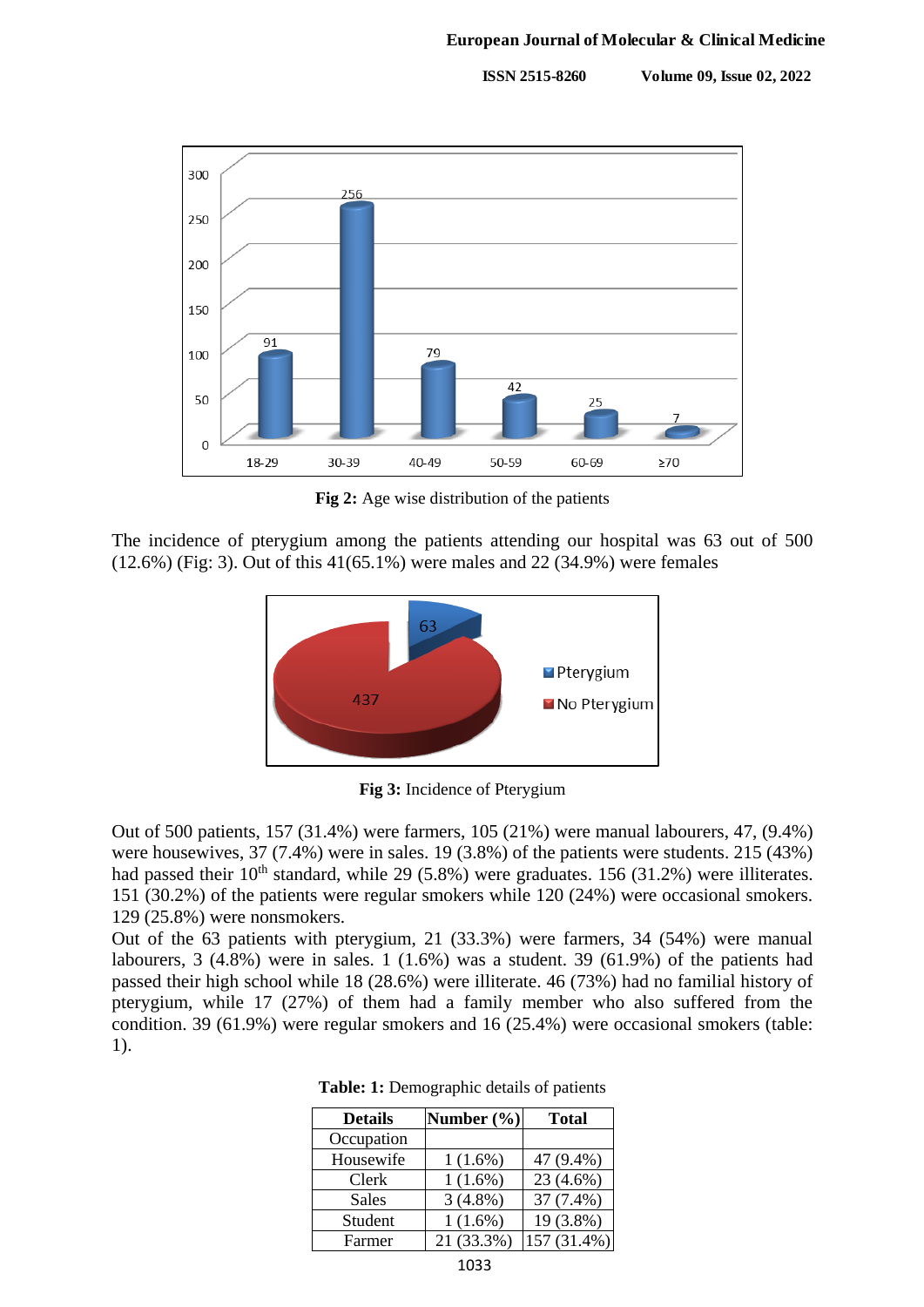| Manual labourer         | 34 (54%)   | 105 (21%)   |
|-------------------------|------------|-------------|
| Others                  | $2(3.2\%)$ | $12(2.4\%)$ |
| Education               |            |             |
| <b>Illiterate</b>       | 18 (28.6%) | 156 (31.2%) |
| High school             | 39 (61.9%) | 215 (43%)   |
| Graduation              | $6(9.5\%)$ | 29 (5.8%)   |
| <b>Familial History</b> |            |             |
| Yes                     | 17 (27%)   |             |
| No                      | 46 (73%)   |             |
| Smoking                 |            |             |
| Non-smoker              | 8 (12.7%)  | 129 (25.8%) |
| Occasional              | 16 (25.4%) | 120 (24%)   |
| Regular                 | 39 (61.9%) | 151 (30.2%) |

11 (17.5%) of the patients had Blepharitis and 21 (33.9%) had dry eye. 23 (36.5%) had hypertension, 9(14.3%) were patients of ischemic heart disease. 16 (25.4%) were obese and 13 (20.6%) used spectacles (Fig 4).



**Fig 4:** Other comorbidities

#### **Discussion**

Pterygium is one of the common disorders with fibrovascular proliferation extending from conjunctiva and Tenon Capsule to the cornea. The etiology for this disorder is unknown although there have been a few risk factors that have been proposed.

In the present study the number of males affected (65.1%) were significantly more that the females (34.9%), with the males being twice more than the females. In a study by Malekifar *et al.*, Males were significantly higher in number among the patients to be affected in univariate analysis, but this significance was lost in the multivariate analysis <sup>[15]</sup>. In a study by Rezwan *et al.*, there was no significant difference of the incidence between males and females [16]. In contrast to our study, a study done in China reported mole number of females to be affected rather than males  $[17, 18]$ . Closer to home, a study by Marmamula reported an incidence of 11.7% <sup>[19]</sup>, which was comparable to our study. Another study in Tamil Nadu reported a prevalence of  $9.5\%$   $^{[20]}$ .

The most common age group to be affected was between 30-39 years. Mackenzie *et al.* have reported an increasing rate among the second or the third decade of life, in accordance to our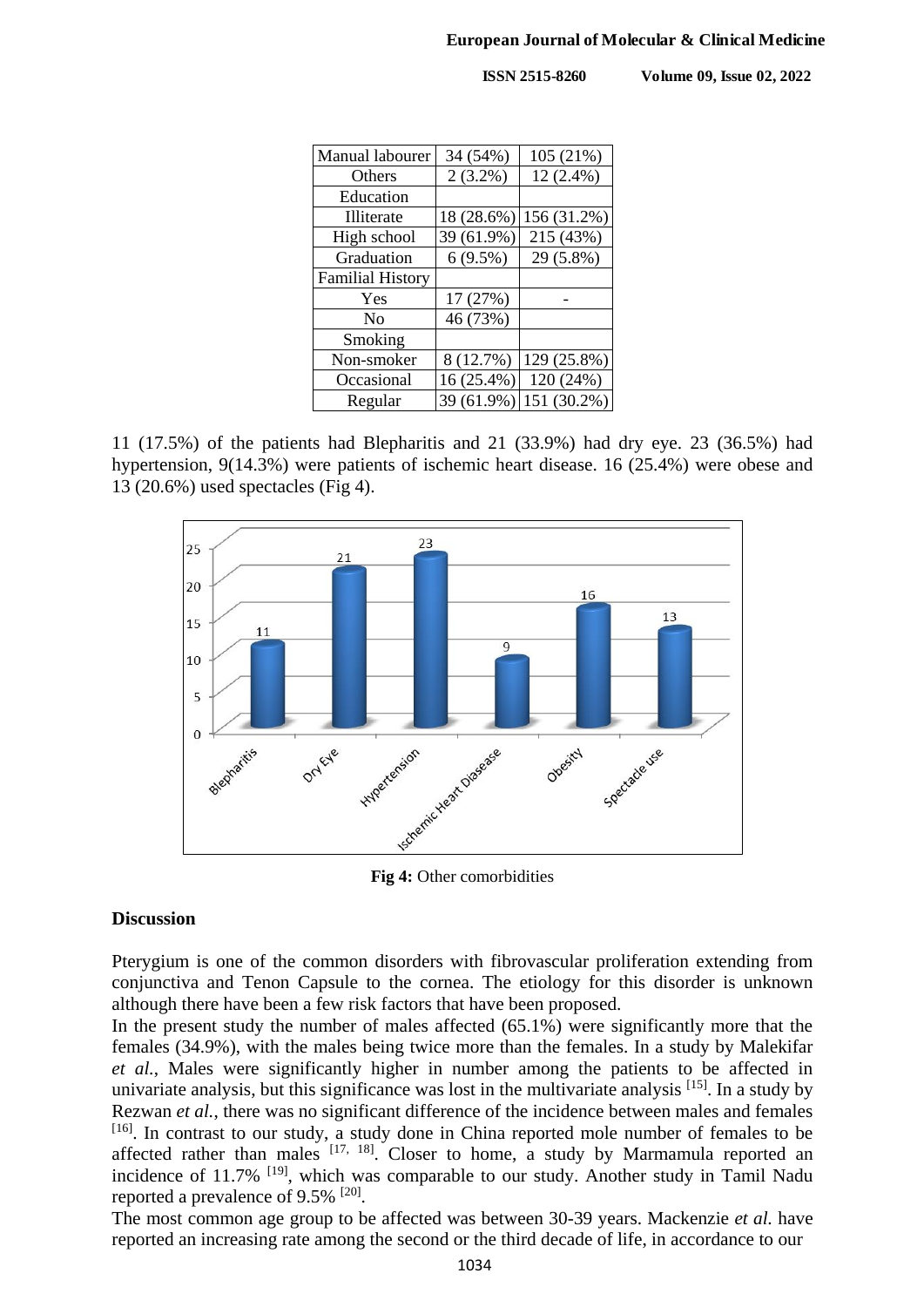study [9].

The incidence of Pterygium in this study was 12.6%. A study by Rezwan *et al.* have reported a prevalence of 12% which was similar to our study  $[16]$ . A prevalence of 8.8% was observed in another study by Pyo et al. <sup>[21]</sup>. In Southern China, 33% prevalence was observed and in a Japanese study, it was  $30.8\%$  <sup>[17, 22]</sup>. The lowest incidence was observed in Australia, in a study by McCarty *et al.* <sup>[23]</sup>.

87.3% of the patients were either farmers or manual labourers, both of which involved outdoors work, thereby exposing them to sunlight and ultraviolet light. Similar risk factor was discussed by Malekifar *et al.* in their study [15] . Sun *et al.* in their study also rimplicated sun exposure due to outdoors to be a common risk factor<sup>24</sup>. Sun, to be a cause for pterygium is also iterated by the fact that it appears mostly on the nasal limbus  $[10, 25]$ .

Almost 62% of the patients had education upto high school while 28.6% f they were illiterate. Although some of the studies have found an association with the lower levels of education as a risk factor, few others have not found any association  $[19, 26]$ . A study by Malekifar also found no association between education and formation of Pterygium<sup>[15]</sup>. Marmamula et al. found a higher prevalence of Pterygium among the people with no or lower educational levels and lower socioeconomic status, similar to our study [19].

Most of them (73%), did not have a previous history of pterygium in their family though. Malekifar *et al.* have found a strong link between familial history and pterygium, in contrast to our study [15].

Out of 87.3% of the smokers, 61.9% of them were regular smokers while 25.4% were occasional smokers. This association was found to be significant. In a study by Malekifar *et*  al., a similar association was found between Pterygium and smoking <sup>[15]</sup>. Another study by Rezwan *et al.* also reported that a strong association exists between the Ptrygium formation and smoking <sup>[16]</sup>. A systematic analysis by Rong *et al*. have summarized that smoking had a protective effect against Pterygium<sup>[27]</sup>. However, there is no concrete conclusion of an association between smoking and pterygium as the biological pathways are not properly understood [15].

Hypertension was the most common comorbidity (36.5%), followed by dry eye (33.9%). Obesity was observed in 25.4% of the patients. Ang *et al.* and Peiretti *et al.* also reported similar results in their respective studies  $[28, 29]$ . In a Malay study, increased Pterygium was found among the patients with higher systolic Blood pressure [13].

## **Conclusion**

Our study shows that in males with a higher exposure to sunlight and smoking the prevalence of pterygium is higher. This is more common among the people with lesser education and lower economic status. Use of sunglasses while outdoors may help to decrease the prevalence.

## **References**

- 1 Buratto L, Phillips RL, Carito G, editors. *Pterygium Surgery.* Thorofare, NJ: Slack Inc; 2000, 21-25.
- 2 Coster D. Pterygium: An ophthalmic enigma. Br J Ophthalmol*.* 1995;79:304-305.
- 3 Jaros PA, De Luise VP. Pingueculae and pterygia. Surv Ophthalmol. 1988;33:41-49.
- 4 Walton HH. A practical treatise on diseases of the eye. 3rd ed. London: J and A Churchill, 1875.
- 5 Kanski JJ. Clinical Ophthalmology: A Synopsis. 6th ed. Oxford: Butterworth-Heinemann Ltd; 2007, 242-243.
- 6 Shiroma H, Higa A, Sawaguchi S, Iwase A, Tomidokoro A, Amano S, *et al..,* Prevalence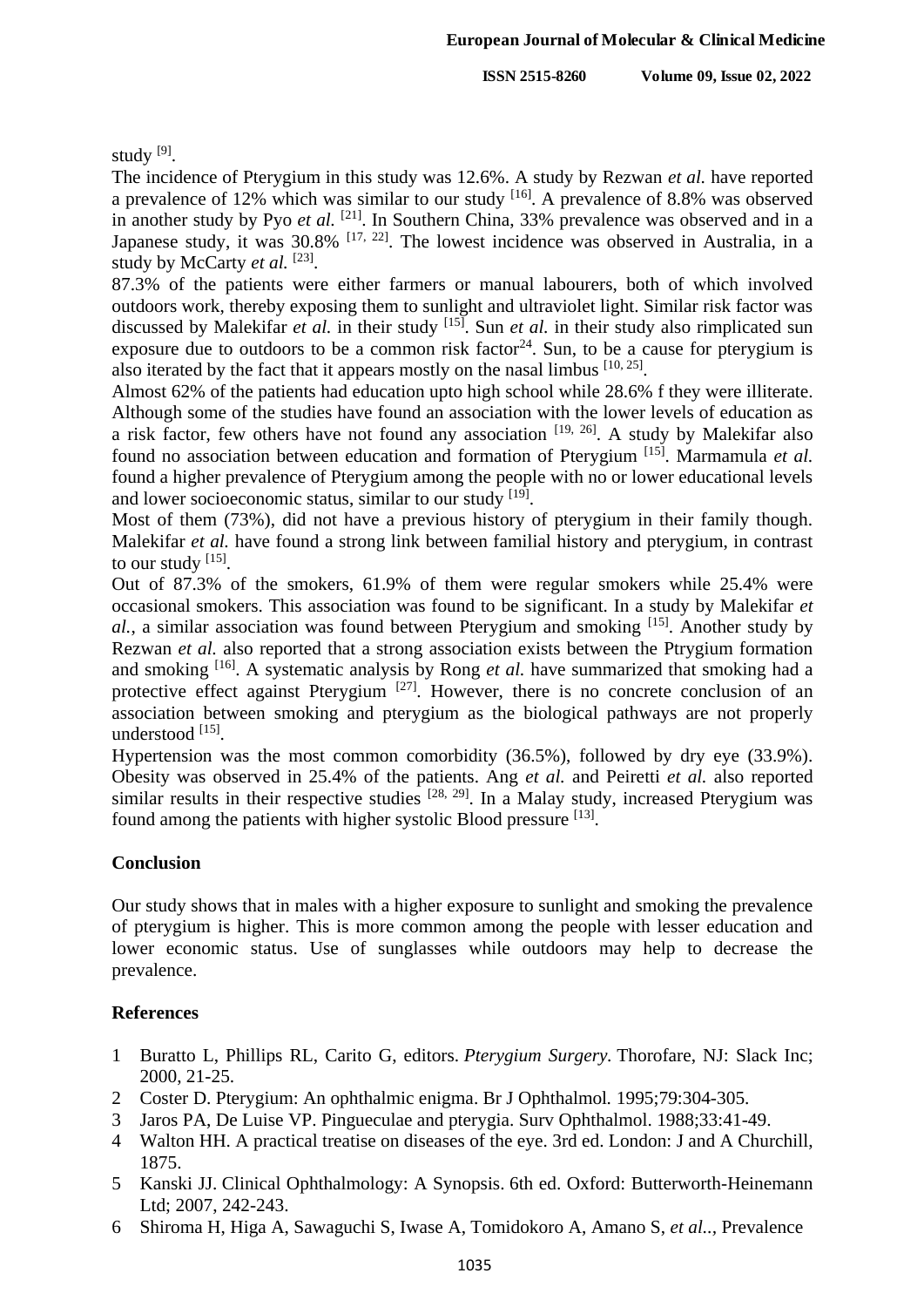and risk factors of pterygium in a southwestern island of Japan: The Kumejima Study. Am J Ophthalmol. 2009;148:766-771.

- 7 Durkin SR, Abhary S, Newland HS, Selva D, Aung T, Casson RJ. The prevalence, severity and risk factors for pterygium in central Myanmar: the Meiktila Eye Study, 25- 30.
- 8 Taylor HR. Ultraviolet radiation and pterygium [Letter]. JAMA. 1982;247:1698.
- 9 MacKenzie FD, Hirst LW, Battistutta D, Green A. Risk analysis in the development of pterygia. Ophthalmology. 1992;99:1056-61.
- 10 Detels R, Dhir SP. Pterygium: A geographical study. Arch Ophthalmol. 1967;78:485-91.
- 11 Wong TY, Foster PJ, Johnson GJ, Seah SK, Tan DT. The prevalence and risk factors for pterygium in an adult Chinese population in Singapore: The Tanjong Pagar survey. Am J Ophthalmol. 2001;131:176-183.
- 12 Fotouhi A, Hashemi H, Khabazkhoob M, Mohammad K. Prevalence and risk factors of pterygium and pinguecula: The Tehran Eye Study. Eye (Lond). 2009;23:1125-1129.
- 13 Cajucom-Uy H, Tong L, Wong TY, Tay WT, Saw SM. The prevalence of and risk factors for pterygium in an urban Malay population: The Singapore Malay Eye Study (SiMES) Br J Ophthalmol. 2010;94:977-981.
- 14 Saw S, Tan D, Tan D. Pterygium: prevalence, demography and risk factors. 2009, 6586.
- 15 Malekifar P, Esfandiari H, Behnaz N, *et al.* Risk Factors for Pterygium in Ilam Province, Iran. J Ophthalmic Vis Res. 2017;12(3):270-274. Doi: 10.4103/jovr.jovr\_85\_16
- 16 Rezvan F, Hashemi H, Emamian MH, Kheirkhah A, Shariati M, Khabazkhoob M, *et al..*  The prevalence and determinants of pterygium and pinguecula in an urban population in Shahroud, Iran. Acta Med Iran. 2012;50:689-696.
- 17 Wu K, He M, Xu J, Li S. Pterygium in aged population in Doumen County, China. Yan Ke Xue Bao. 2002;18:181-184.
- 18 Lu P, Chen X, Kang Y, Ke L, Wei X, Zhang W. Pterygium in Tibetans: a populationbased study in China. Clin Experiment Ophthalmol. 2007;35:828-833.
- 19 Marmamula S, Khanna RC, Gullapalli RN. Population based assessment of prevalence and risk factors for pterygium in south Indian state of Andhra Pradesh: The Andhra Pradesh Eye Disease study (APEDS) Invest Ophthalmol Cis Sci. 2013 iovs 13-12529v1.
- 20 Asokan R, Venkatasubbu RS, Velumuri L, Lingam V. Prevalence George R. and associated factors for pterygium and pinguecula in a South Indian population. Ophthalmic Physiol Opt. 2012;32:39-44.
- 21 Pyo EY, Mun GH, Yoon KC. The prevalence and risk factors for pterygium in South Korea: the Korea National Health and Nutrition Examination Survey (KNHANES) 2009- 2010. Epidemiol Health. 2016;38:e2016015. Published 2016 Apr 29.
- 22 Shiroma H, Higa A, Sawaguchi S, Iwase A, Tomidokoro A, Amano S, *et al..* Prevalence and risk factors of pterygium in a southwestern island of Japan: the Kumejima Study. Am J Ophthalmol. 2009;148:766-771.
- 23 McCarty CA, Fu CL, Taylor HR. Epidemiology of pterygium in Victoria, Australia. Br J Ophthalmol. 2000;84:289-292.
- 24 Sun LP, Lv W, Liang YB, Friedman DS, Yang XH, Guo LX, *et al.* The prevalence of and risk factors associated with pterygium in a rural adult Chinese population: The Handan Eye study. Ophthalmic Epidemiol*.* 2013;20:148-154.
- 25 Karai I, Horiguchi S. Pterygium in welders. Br JF Ophthalmol. 1984;68:347-9.
- 26 Rim Th, Nam J, Kim EK, Kim TI. Risk factors associated with pterygium and its subtypes in Korea: The Korean national health and nutrition examination survey 2008- 2010. Cornea. 2013;32:962-970.
- 27 Rong SS, Peng Y, Liang YB, Cao D, Jhanji V. Does cigarette smoking alter the risk of pterygium? A systematic review and meta-analysis. Invest Ophthalmol Vis Sci. 2014;55:6235-6243.